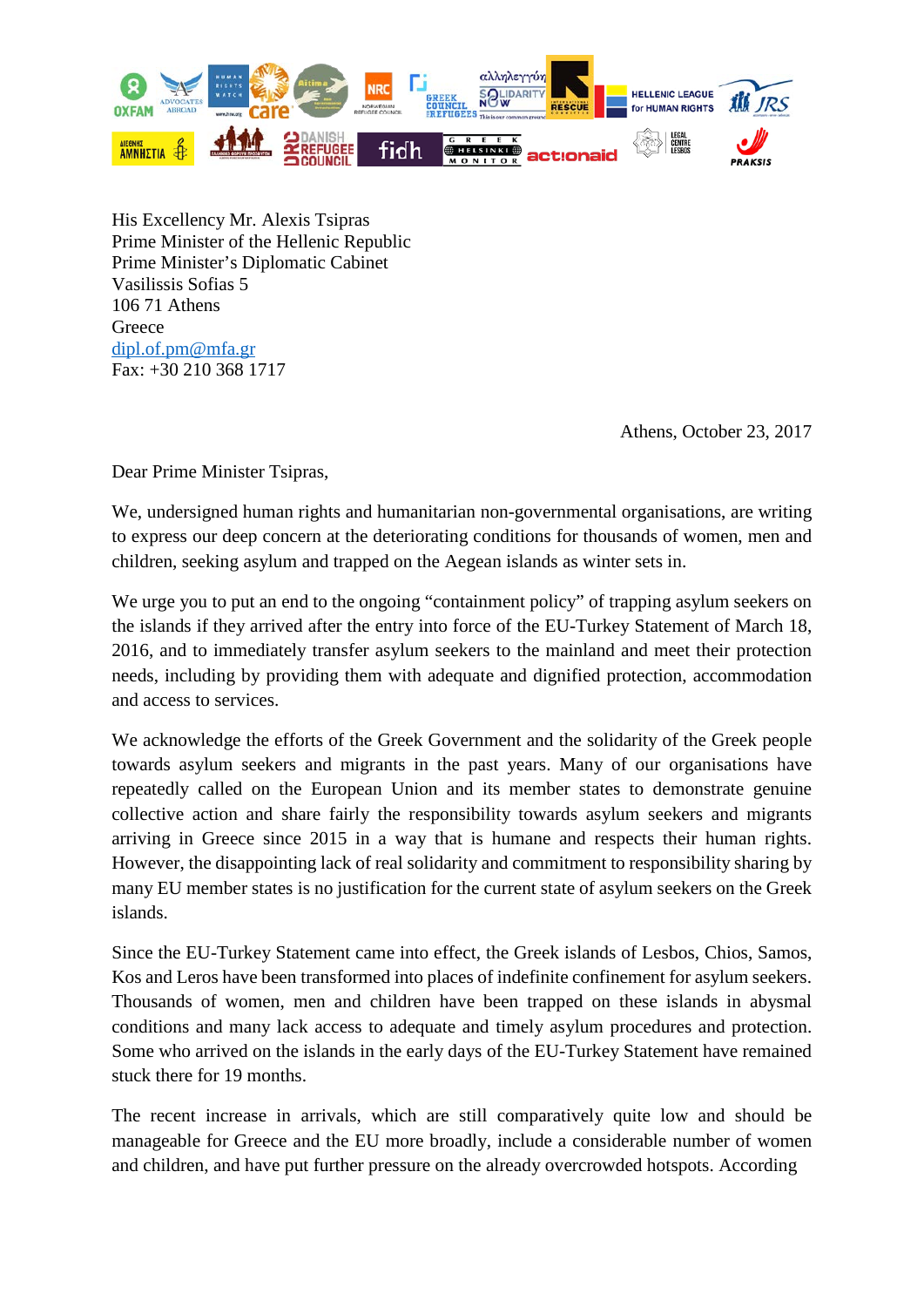

to recent government data, the situation is particularly critical in the hotspots on Samos and Lesbos, where a total of more than 8,300 people are living in facilities intended for just 3,000. We welcome the recent announcement that 2,000 asylum seekers will be moved from Samos and Lesbos to the mainland in the coming weeks as an emergency decongestion measure, and hope to see this commitment fulfilled as soon as possible; however, this is not sufficient to alleviate the current overcrowding of the facilities and does not sustainably address the systemic issues that have created this emergency situation. Only uplifting the geographical limitation imposed on the asylum seekers on the islands can provide a sustainable solution.

While the ongoing transition to full State management of the provision of services on the islands began in August, a harmonised, holistic response plan has yet to be released, reception conditions are deteriorating, and gaps in basic services, especially medical, are increasing.

On Lesbos, more than 5,400 people live in overcrowded tents and containers, with little access to proper shelter, food, water, sanitation, health care, or protection. Dozens of people, including very young children, are crammed into tents with only a canvas cloth separating one family from another. The living conditions are particularly harsh for pregnant women to endure, and place themselves and their babies' health at risk. Summer camping tents, designed to accommodate not more than two people, are now holding families of up to seven. Accessing water, sanitation and food is particularly difficult for the many people with physical disabilities—for example, people using wheelchairs simply cannot reach these basic services. Single women in the hotspots report harassment by some of the men. And some asylum seekers have gone through their asylum interview without having had the requisite vulnerability assessment critical for determining both the asylum pathway available to them and the care they may require to prevent further deterioration of their health. These conditions have a devastating impact on the long-term well-being of people trapped there.

A number of human rights and humanitarian non-governmental organisations, including Médecins Sans Frontières (Doctors Without Borders) and Human Rights Watch, have documented the impact of these conditions on the mental health of asylum seekers and migrants – including incidents of self-injury, suicide attempts, anxiety, aggression, and depression. Professionals who have interacted with the asylum seekers note that in many cases, the psychological distress they experience has been factored and/or exacerbated by the policy of "containing" them on islands, which also impedes their access to adequate support and mental health care.

Implementation of the EU-Turkey Statement has been cited by EU and Greek officials as a justification for the containment policy. But forcing asylum seekers to remain in conditions that violate their rights and are harmful to their wellbeing, health and dignity cannot be justified. As we approach the third winter since large-scale arrivals on the islands began, and